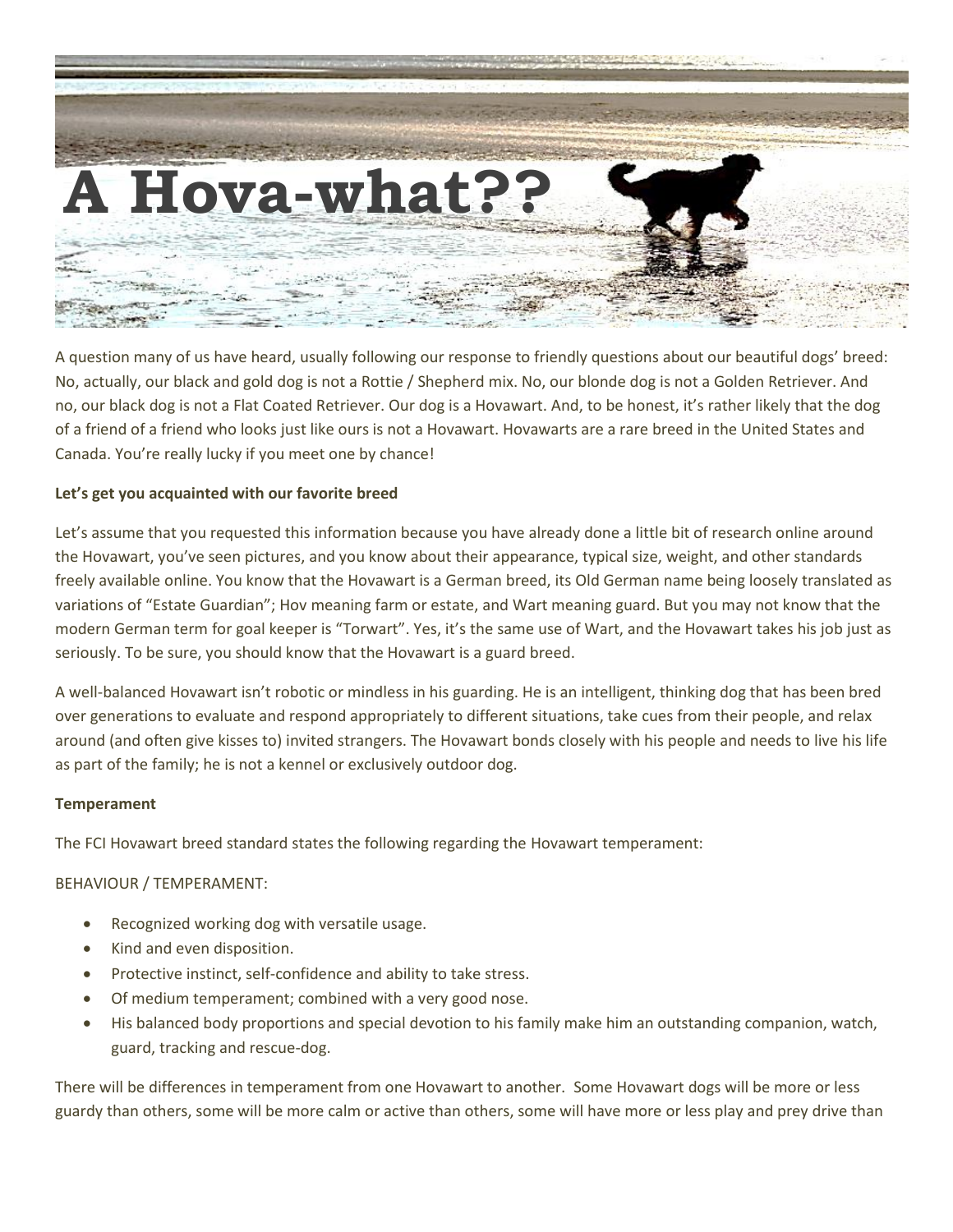others, etc. However, the Hovawart should not be aggressive, nor should they be lethargic, they should not be nervous or fearful. These are all disqualifying "faults" for breeding.

Some common temperament traits we see in many Hovawart dogs are:

- More than typical mouthing as puppies and jumping up, but with consistent positive training, this can be resolved.
- The breeds mental maturity tends to be slow so most Hovawart dogs are not "perfectly trained" at one year of age. Though the slow mental maturation may be considered a "negative" for some, the breed tends to remain mentally and physically active, much longer than most breeds of similar size. It is not unusual to see 12+ year old Hovawart dogs playing, swimming, jogging and hiking; though for shorter periods than when young.

Hovawart dogs should be curious and aware of what is happening around them. Because they are typically very interested in their surroundings, over stimulation, especially as a puppy, can become an issue when in very busy places and care should be taken. Socialization is very important, but should be age appropriate as too much stimulation can create stress in the pup/dog, and contribute to anxious, unsure, aggressive and/or reactive behavior. It's best to go at the puppy's speed when socializing. If the puppy is a quick explorer just go with the flow and if the puppy needs a little time and take in the environment, let him do so.

The Hovawart may be standoffish at first with strangers, but then friendly. As is true for many guard breeds, they are not generally really friendly with dogs outside their pack. However, we have seen some Hovawart dogs that do well with strange dogs. Those dogs have typically been heavily socialized with strange dogs on a daily basis as puppies, and the socialization continued throughout their life. They tend to play hard with other dogs, and this sometimes gets them into trouble. "Dog parks" are not generally recommended for the Hovawart.

The Hovawart has the ability to work independently and is considered a free thinking breed. The Hovawart breed is not generally recommended to first time dog owners. The breed is not as eager to please as some breeds and they tend to not work for their people, but with their people. They most always require some motivation to do what is asked of them. A close bond with their people and positive reinforcement (force-free, reward based training.ie. food, praise, toy etc.) will generally provide the best results. Old-fashioned and outdated training methods may bring results but the risk of backfiring.

# **Health**

Overall, Hovawart dogs are considered quite healthy compared with many large breed dogs, with quite a few dogs we know of living comfortably to 13+ years of age, some even 15+. This is in no small part due to decades of responsible breeding by reputable breed clubs around the world. This does not mean that we do not see health issues in the breed, and some lines show more problems than others. Some of the health issues seen in the Hovawart are the same as any other large breed dog, such as hypothyroidism, Degenerative Myelopathy (DM), cancer, heart issues, hip dysplasia, and others. However, we wouldn't say that any of these health concerns are common to the breed.

The health of a puppy is determined partially by genetics, partially by the way a breeder raises their puppies, and not least by how you raise your puppy. You can take measures within your control towards raising a healthy large breed puppy in body and mind, including but not limited to a wholesome diet, maintaining a healthy weight, providing ageappropriate exercise that helps develop a sound structure and muscle tone, and limiting exposure to chemicals and toxins. A responsible breeder (and the resources a breed club like the American Hovawart Club can offer you) will help you make the right choices.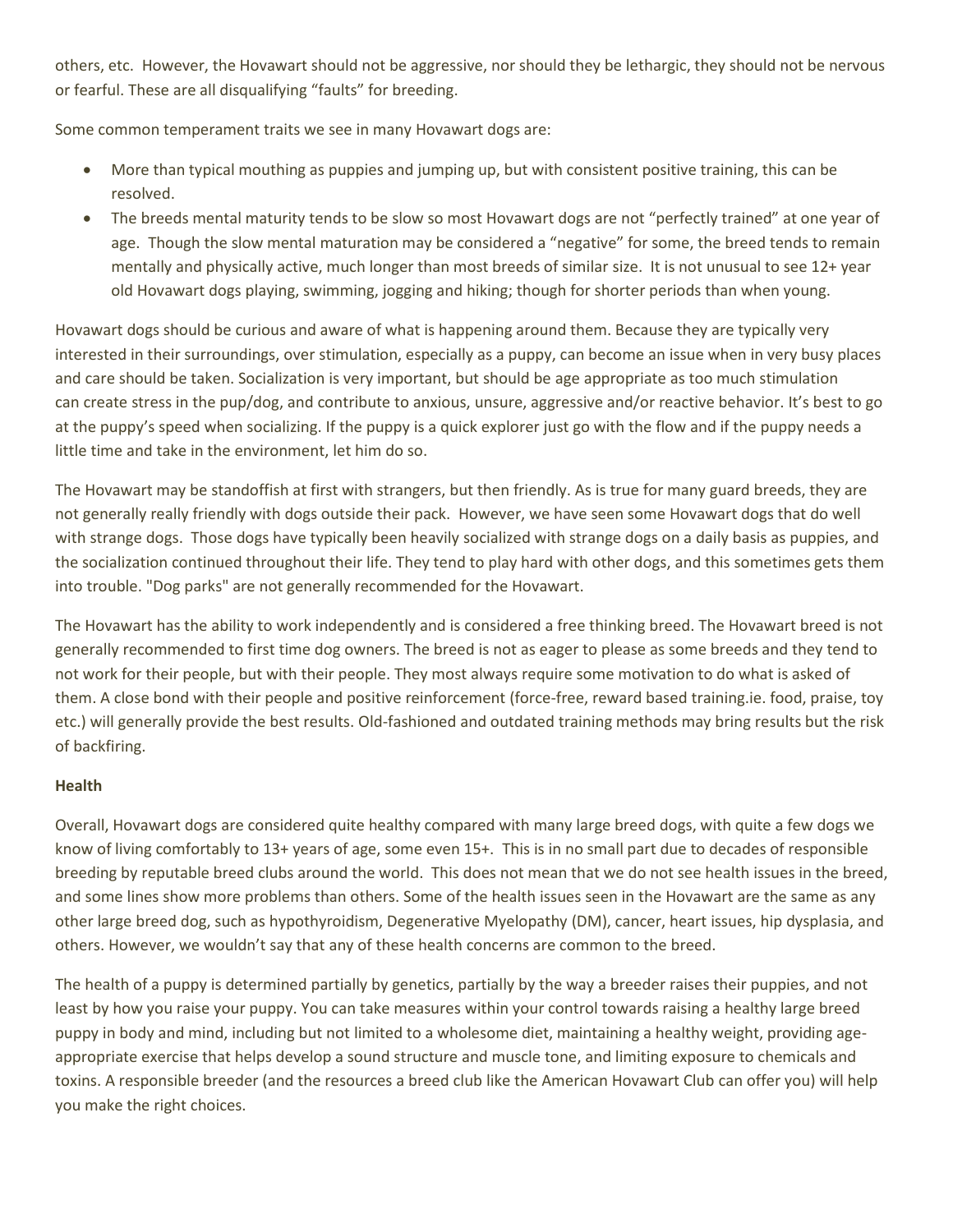Although genetics and breeding are not directly within your control, you can take steps to increase the likelihood of adding a healthy, well-bred puppy or adult dog to your family. As with any dog breed you wish to add to your family, it is your responsibility to do your due diligence and choose your breeder carefully.

With a rare breed like the Hovawart, litters may be far apart, but consider that the first litter you find advertised may not be a thoroughly researched and well-bred litter. Some litters may not even be advertised publicly, because often, the breeder has spent a lot of time getting to know interested buyers before even planning the breeding, and may have built enough relationships to place all puppies. Evaluate your choices of breeders, ask questions about their breeding philosophy, and work with a responsible breeder who invests great effort and care into selecting the breeding pair and checking the parents' lines for health and character issues. Be prepared to start your research early, be patient waiting for the right puppy, and be prepared to answer detailed questions about your own situation as well.

With any litter you inquire about, ask questions about the litter's parents and any offspring that either parent has previously produced. A responsible, well-educated, and experienced breeder will have done their best to also obtain health information on each parent's own litter mates, on the grandparents and their litter mates, and so on, going back several generations. While this research may reveal some health issues in the litter's lines, the responsible breeder will have taken care to pair dogs where such health problems are not knowingly being doubled-up on.

Work with breeders that require health and temperament testing for both parents, as well as conformation with the breed standard in both structure and temperament. Common tests for breeding dogs include: Hip X-rays, thyroid testing, DM testing and eye certification, all showing the dogs to be clear of genetic disease, as well as temperament testing and structure assessment by qualified assessors such as breed judges, or people trained by accredited organizations.

### **Male or Female?**

We sometimes hear that people interested in a Hovawart would prefer a female, thinking they may be more lovey and calm than males. With the Hovawart, this may not necessarily be so. There is an obvious size and weight differences between males and females, which can be a valid reason for preferring one sex over the other. In terms of temperament, however, males are generally thought to be more "lovey dovey lap-doggish" than females, with females often displaying a bit more of an independent disposition. These are generalizations, of course there are some females that are lovey dovey and males that are more independent. But a decision regarding the sex of a dog shouldn't be made based on the assumption that females are lovey and males are not. Both sexes bond equally close with their family. Your breeder will be able to offer you some insights into the puppies' individual behaviors at a young age, as well as their parents' behavioral traits, and they can offer advice on your specific situation and considerations around having intact males or females in your home.

### **Exercise and Activities**

As a large, intelligent, and active breed, the Hovawart requires your significant commitment to age-appropriate physical and mental exercise and to keeping his large, elongated body lean and trim. Given your time commitment, the significant exercise needs of a fully grown Hovawart can be met in fun and inventive ways, as the breed excels in many outdoor activities. With appropriate positive reward based training, they tend to greatly enjoy and can become highly skilled at tracking, search and rescue, K9 Nosework, obedience, and many other activities. Competitive agility may not be the most suitable dog sport, as the quick and tight turns may put excessive strain on his elongated back. Few Hovawarts will turn up their nose at a long hike or run, a chance to swim, or a hard romp on the beach. At the end of a busy day, the well-balanced Hovawart will be a pleasant companion in the home, always up for a game with the toy at a moment's notice, but also able to relax quietly in your company.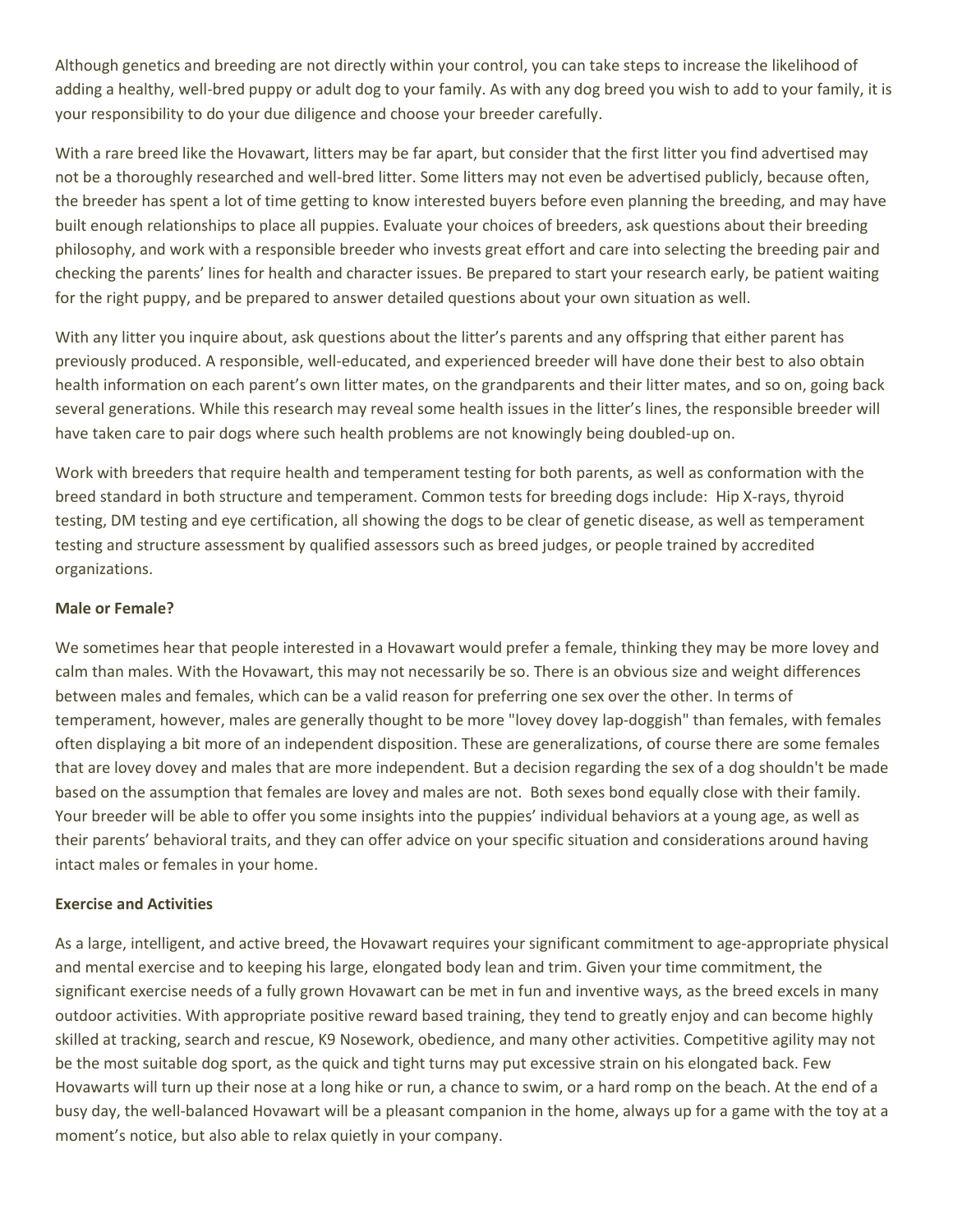### **Training**

The Hovawart was bred to think and make decisions and therefore needs to be respected and taught in a respecting manner. Positive reinforcement methods or reward based training is not spoiling or training for weak people. It is science based and free of force, but it sets rules and requires consistency. Alpha rolling is an outdated useless but rather dangerous method that you do not want to ever use. Discipline does not mean force. Using reward based training helps building a bond with the Hovawart and motivating him to want to work with you. Again, rules and consistency are required to be living with a well mannered and adjusted Hovawart. A Hovawart that is not respected or trained by force might stop working for the human or leave the situation. If force is used regularly there is the risk of a dog turning on the human. A Hovawart wants to work WITH and not for the human. A mutually respecting relationship built on force free methods promises best results.

### **Hovawarts and Children**

The Hovawart is a good family dog and a Hovawart that is raised in a family with children typically accepts the normal play of children as they are socialized to children's behavior and activities as part of their daily existence. However, you must remember, especially when you have children, that the breed is a guard breed. When it sees other children playing with your children roughly or the children are screaming and having fun, the Hovawart may think they are in trouble and try to protect them. This is true of any breed, and you must socialize the dog to this kind of activity and behavior. Children and dogs (of any breed) should always be supervised by an adult. Some Hovawarts can exhibit dominant behavior, and it is not recommended that a puppy with dominant tendencies be placed in a home with small children.

### **Multi-dog Households**

One of our members with a long history of a multi-pet household shared her story about life with a Hovawart in her large, diverse pack:

*"I have had a lot of different breeds, sizes and temperaments come in to my pack at different times and stages of their life also different species as I have rescues too.* 

*I know it has already been said about the intelligence of the Hovawart, but it does apply in a multi pet home. I feel a Hovi's free thinking allows the breed to better access situations which allows them to adapt better. But because of their intelligence, a very confident owner is needed for this breed especially in a multi pet household. I say this because if your Hovi doesn't think you can handle a situation they will.*

*It always amazed me how my Hovi handled all the newcomers throughout her life. She always welcomed every newbie, if they wanted to play she would play, some of the little dogs wanted nothing to do with her and that was fine to, she would give them their space. But once they were in the family they were her family and she protected us all."*

When considering adding a new dog to a dog household, it is best to evaluate the temperament of the dog who already lives in the household. A character that compliments the temperament traits of the existing dog is helpful. Some temperament traits are not making it easy for some dogs to live together. This does not mean that a certain temperament is better than another, but rather that some temperament types have a harder time living together. This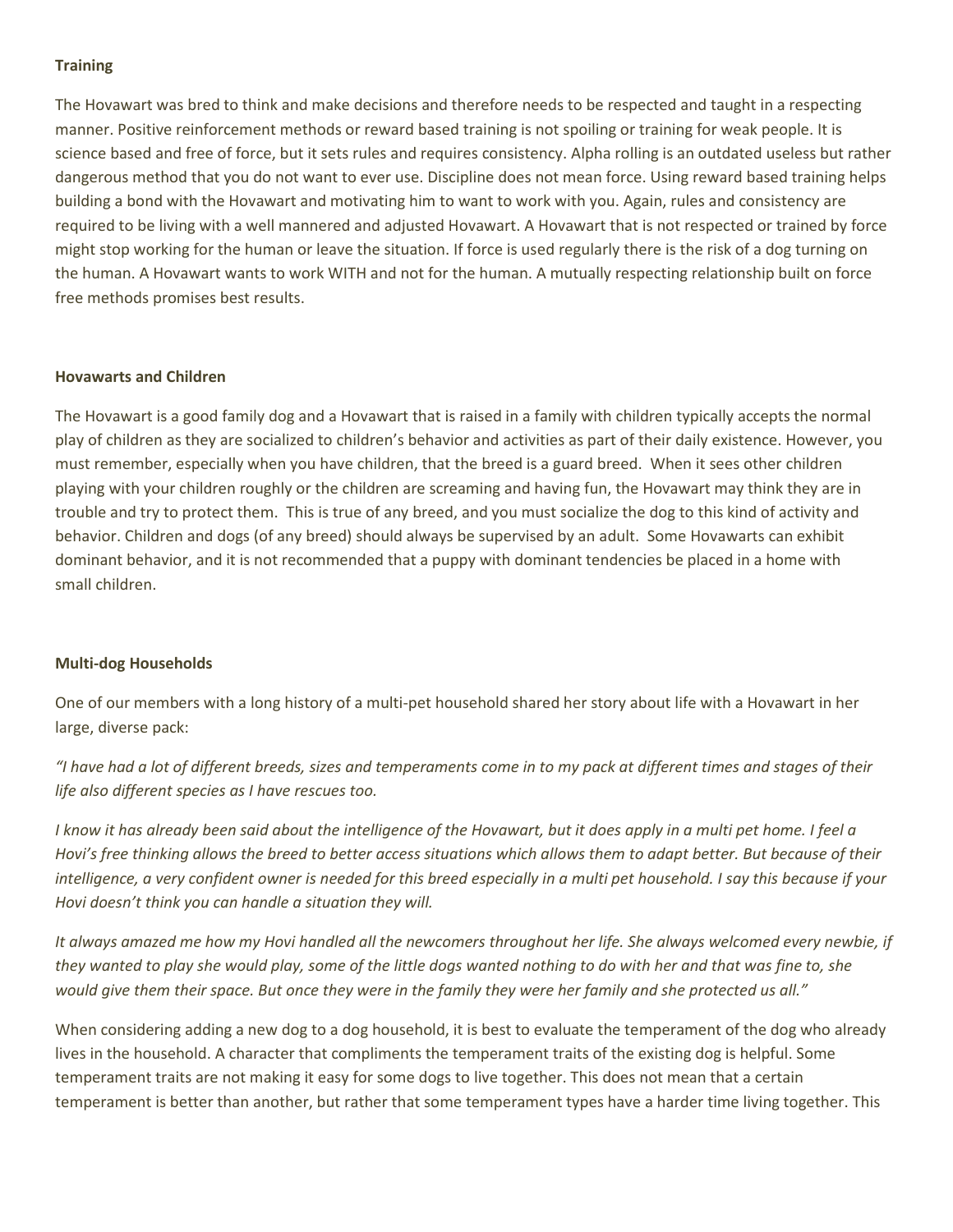is no different than human temperaments that may be more or less compatible. If you have questions or concerns, some members in the club who are experienced in multi-dog households can help answer those questions.

#### **Home Sweet Home**

First and foremost, the Hovawart is a breed of dog that bonds closely with its family. It is not a breed that should be predominantly kept in a kennel, or exclusively outside to patrol the property, or to be regularly separated from family life for long stretches of time.

Through our club's members, we know of Hovawarts who live in apartments, town homes with small yards, and on extensive acreages, from the heat and humidity of the southern US or East Coast to the colder climates of Canada.

### The urban Hovawart:

In one of our member's experience, her apartment-dwelling Hovawart was a joy to live with, given that sufficient exercise and mental stimulation were provided on a daily basis. City life provided a lot of opportunity for socialization to all sorts of sights and sounds, and the hustle and bustle of the city, helping to build a confident dog that was not spooked by sirens, large groups of people, and busy roads. Dog related activities and resources were easy to find, such as puppy or obedience classes, choices in veterinarians and pet supply stores. Obviously life in the city also placed unique requirements on being a good canine citizen, living in close proximity with neighbors, children, dogs, bicycles, skateboards, and so on. Exercise space was severely limited with many city by-laws governing the use of the available space. Thought needed to be given to accommodating and directing the Hovawart's natural desire to work and guard the property. A balcony to watch the world go by was the dog's favorite place to spend time at home. Her Hovawart accepted the day to day activity in her high-rise apartment building as normal, and did not alert every movement and sound. Some situations, such as another dog entering the elevator, ended up being problematic given the confined space and direct face to face approach of the two dogs. In the same member's experience, while there were many positive aspects to living with a Hovawart in an urban environment, the daily time commitment to travel to areas outside of the city where the dog could be exercised off leash proved to be difficult to keep up. The member chose to relocate to a more rural property after four years of living in the city.

Some other dogs live in urban townhouses or detached houses and do well after having been socialized to city life and getting the necessary physical and mental exercise.

### The hot Hovawart:

Given that Hovawarts were originally bred in the colder climates of Germany, they still prefer cold climate. Some of our members live in Southern California, where it can be in the high 90's to low 100's for weeks in August through October, or at the East Coast where it usually is in the 90s or even higher with high humidity. During this time, the Hovawart dogs prefer to lie on cold tiles, or on or near air-conditioning vents during the day. They tend to become much more active at night once the temperatures have cooled. Being naturally strong swimmers, many Hovawarts also love to swim in pools, lakes, ponds, and the ocean during the hot times. One member shared a story of her Hovawarts regularly lying down on and licking frozen ice bottles, and treating ice cubes fallen from the ice maker like candy from a secret god.

Our member noted that a temperature of 82F or 28C is a definite cut-off for outdoor exercise / activities with her dogs, as they start to noticeably pant more heavily.

Generally speaking, although the breed standard calls for only a little undercoat, some Hovawarts may have heavier coats than others. This can sometimes be seen in dogs from some family lines, or in spayed and neutered dogs. A heavier coat may result in even lower tolerance of high temperatures than the typical Hovawart. We have also seen some Hovawarts avoid direct sunshine and seek shade regardless of temperatures. Paying close attention to the dog's